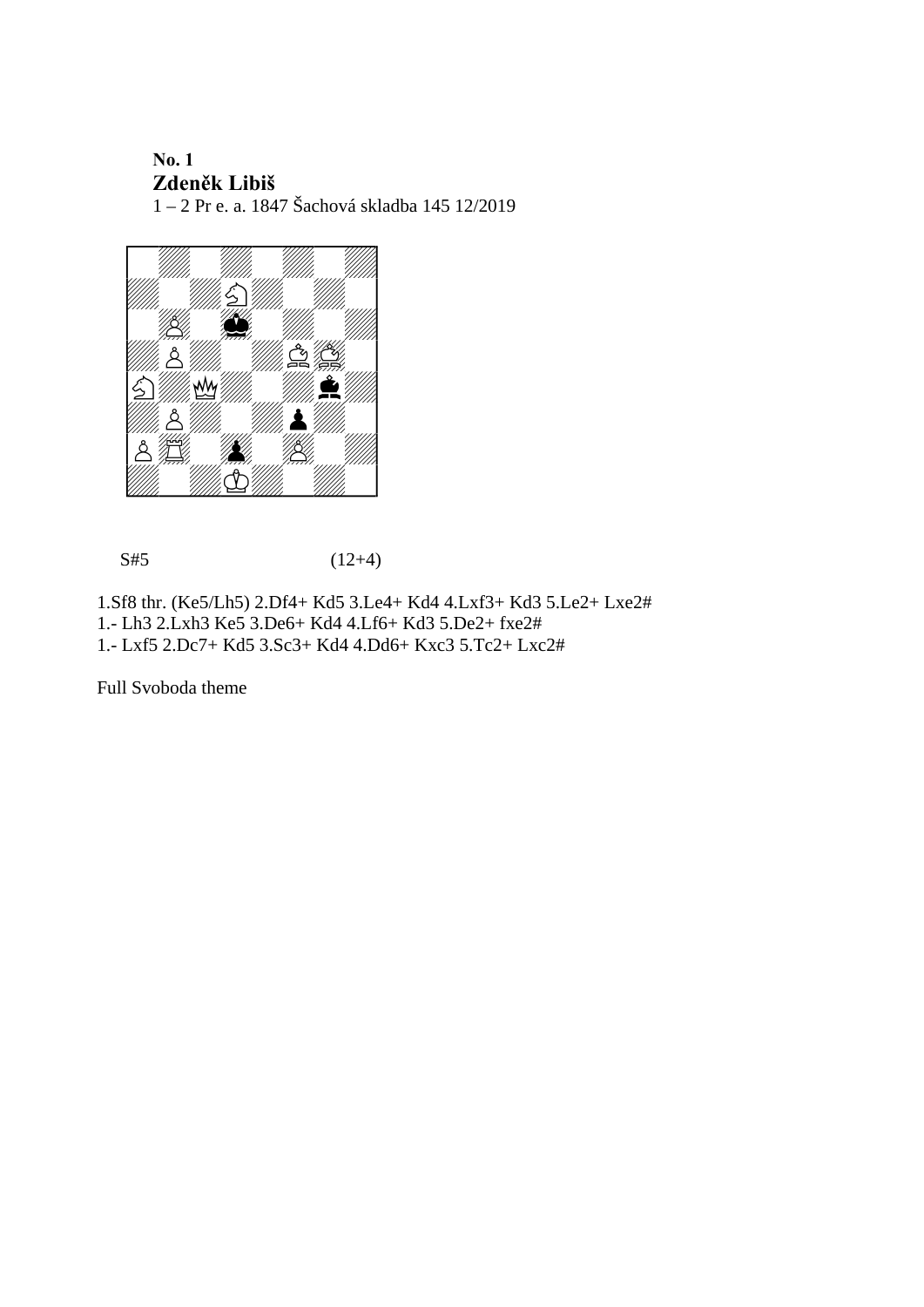**No. 2 Zdeněk Libiš** 3 Pr Zhigulevskie Zori C 15.8.2021



 $S#4$  (11+5)

1.Tf8 h5 2.Txe8 hxg4 3.fxg4+ f3 4.Th1 f2#

- 1.- Sc7/Sf6 2.Sd5+ Sxd5 3.Lxf4+ Sxf4 4.Sg2+ Sxg2#
- 1.- Sd6/Sg7 2.Sf5+ Sxf5 3.Dd4+ Sxd4 4.Sc2+ Sxc2#

Full Svoboda theme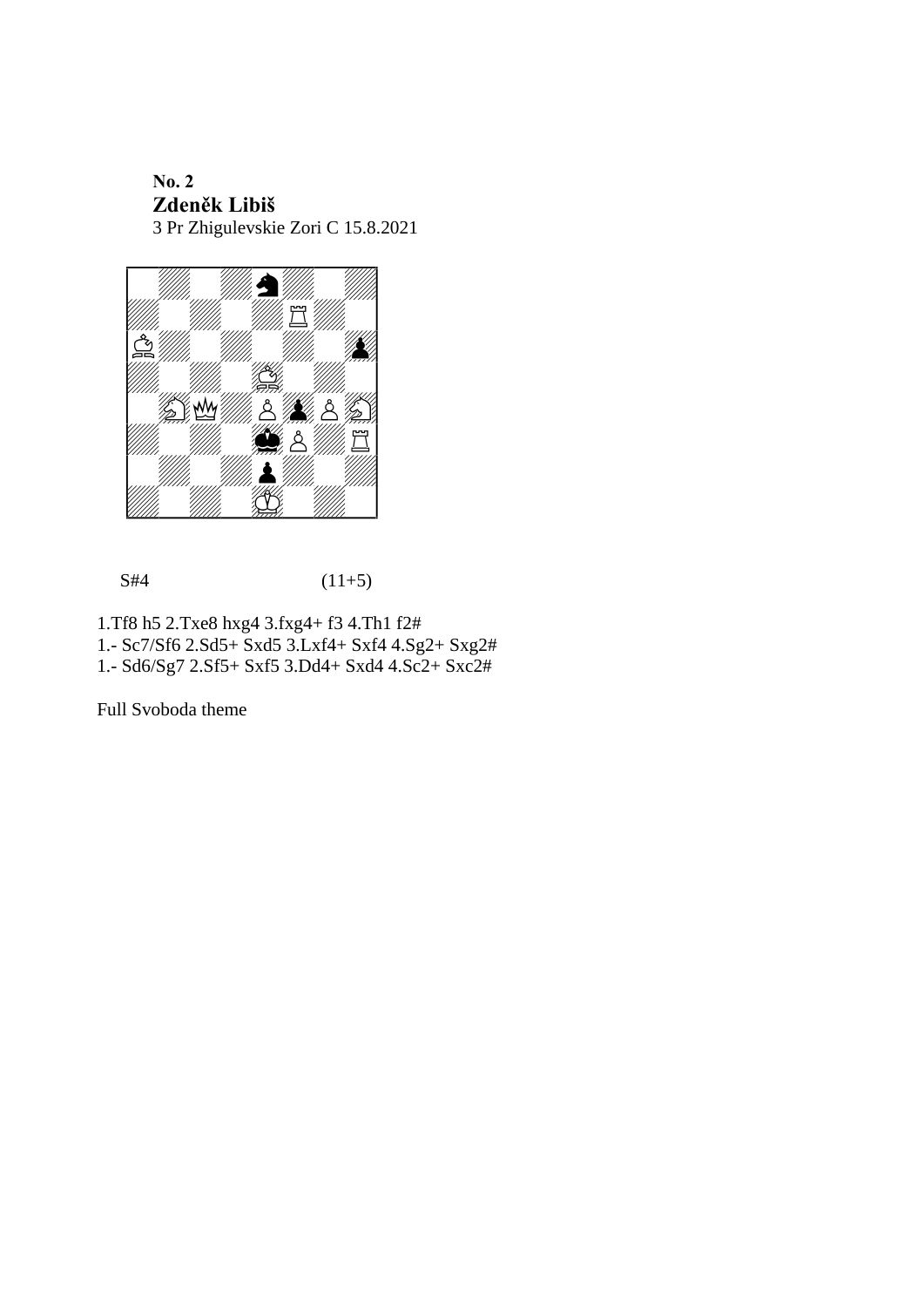**No. 3 Zdeněk Libiš** 6 Pr JT G. Kozyura 64 C 12.11.2019



 $S#6$  (8+5)

1.e4 d3/h3 2.Lh2 h3/d3 3.Kc3 c4 4.Tb6+ Kc5 5.Dh5+ d5 6.e5 d4# 1.- hxg3 2.d3 g2 3.Txg2(A) Kd6 4.e5+(B) Kc6 5.Dg6+(C) d6 6.e6(D) d5# 2.- Kd6 3.e5+(B) Kc6 4.Dg6+(C) d6 5.e6(D) g2 6.Txg2(A) d5#

Chameleon dynamic echo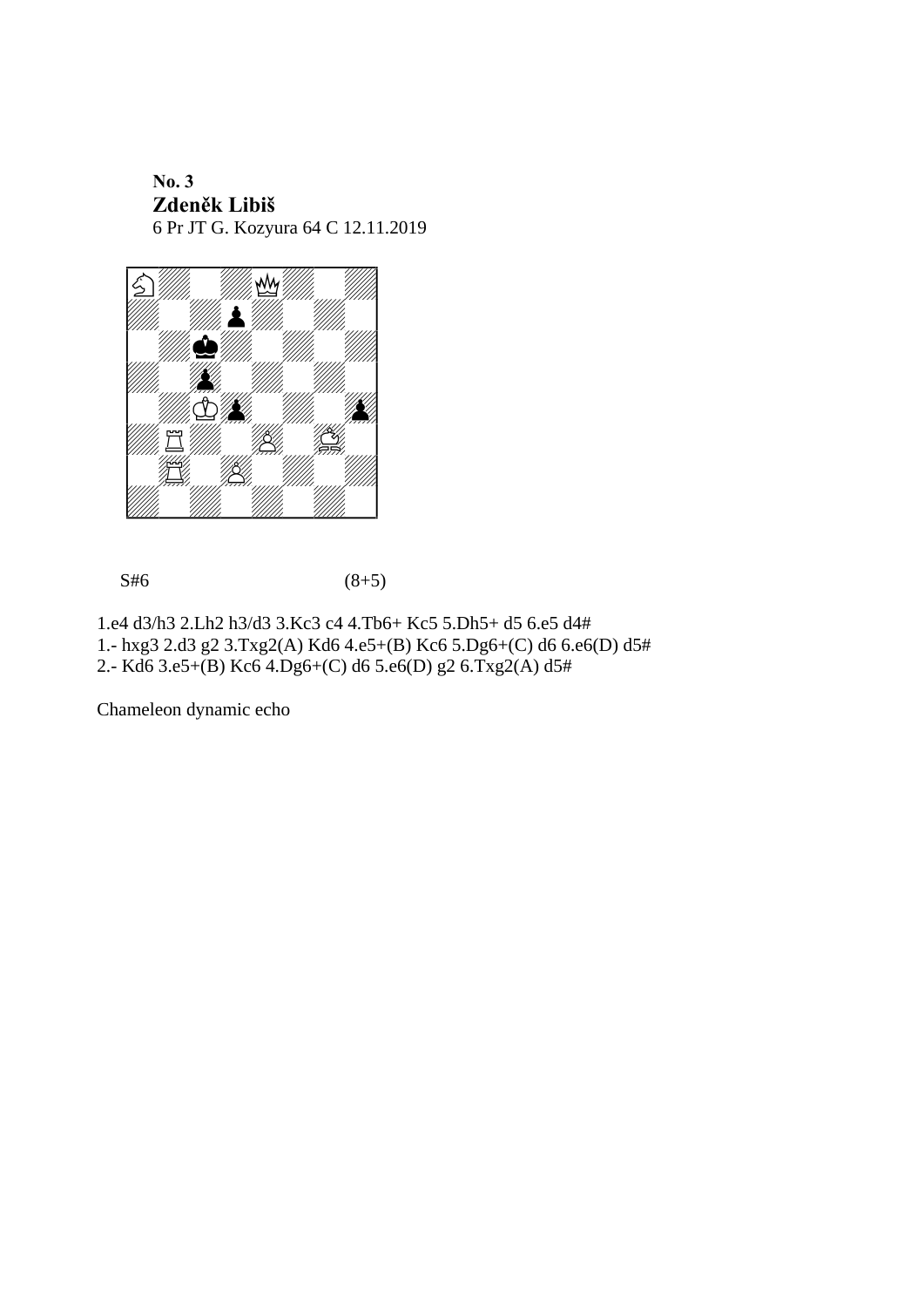**No. 4 Zdeněk Libiš** 3 HM MT Yves Tallec C 9.12.2020



 $S#6$  (8+5)

1.Tg4! hxg4 2.Sc2 g3 3.Sb6+ Kc3 4.Dxd4+ Kxc2 5.Db2+ Kd3 6.Dd2+ exd2# 1.- h4 2.Dxe3 h3 3.Dd2 h2 4.Db4+ Kd3 5.Sf4+ Ke3 6.Sc2+ Sxc2#

Svoboda theme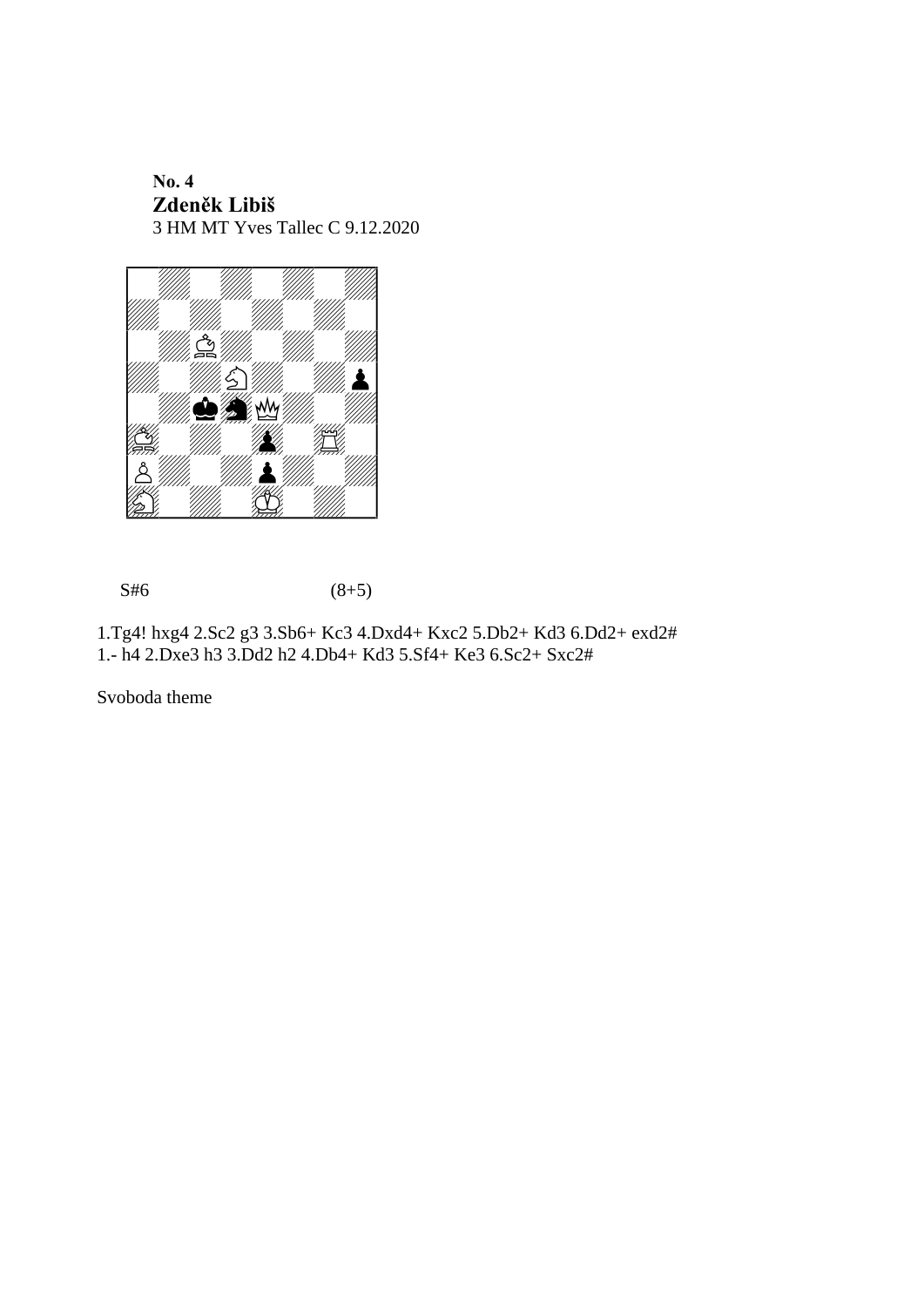## **No. 5 Zdeněk Libiš** 1-2 HM JT G. Kozyura 64 C 12.11.2019



 $S#5$  (13+6)

1.De3.Sb3 2.De4+ Sd4 3.Lg3 Lxg7 4.Txg7 hxg3 5.De2+ Sxe2#

(3.- hxg3 4.De2+ Sxe2#)

1.- Sxc2 2.Lxc2 Lxg7 3.Td4+ Kc5 4.Tb4+ Ld4 5.Lh2 Lxe3#

3.- Lxd4 4.Sa3+ Kc5 5.Lh2 Lxe3#

1.- Lxg7 2.Td4+ Kc5 3.Tb4+ Ld4 4.Lh2 Sxc2/Sb3 5.Lxc2/cxb3 Lxe3#

(4.- Sb3 5.cxb3 Lxe3#),

2.- Lxd4 3.Sa3+ Kc5 4.Lh2 Sxc2/Sb3 5.Lxc2/cxb3 Lxe3#

Svoboda theme